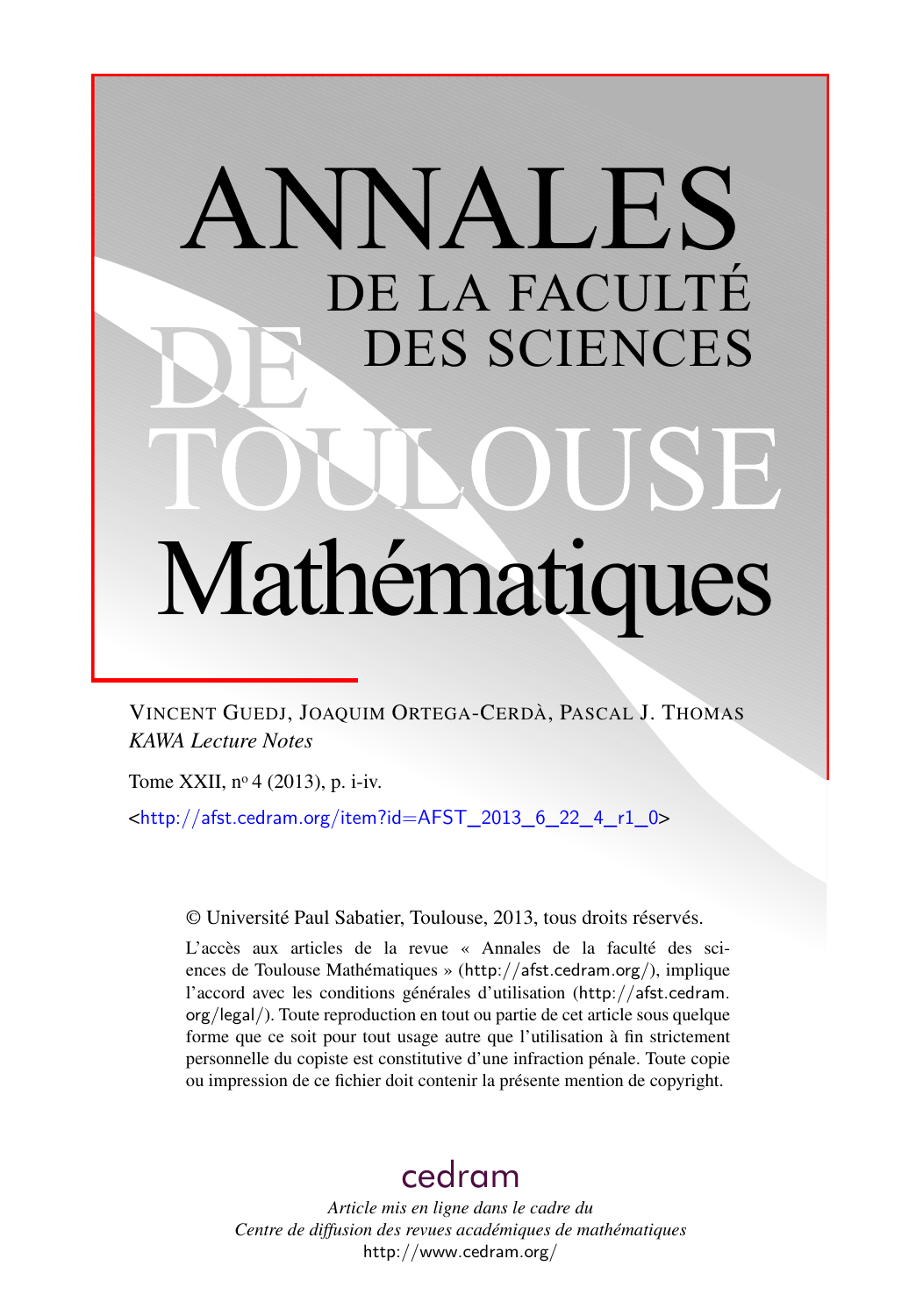# KAWA Lecture notes

This volume collects lecture notes of some of the mini-courses delivered during the first four editions of KAWA,

Komplex Analysis Winterschool/Workshop and Applications.

### Why KAWA?

Several Complex Variables in the 21st century. Complex analysis in several variables (usually abbreviated as SCV) went through a golden age during the second half of the 20th century. These last few years, what used to be the core of SCV saw most activity gradually desert it, to move to the interface with other subfields. Complex analysis methods thus proved decisive in recent developments for (direct and) inverse problems in the spectral theory of self-adjoint differential operators, in probability theory (Schramm-Loewner evolution equation), in signal processing (Gabor analysis), in random matrix theory, in conformal field theory, in the statistical analysis of critical two-dimensional networks.

Moving in a different direction, the ergodic theory of rational maps is a very rich and vigorously expanding field. It is using many tools from, and motivates many new questions in complex analysis and complex geometry. One may mention, too, the recent and fruitful interaction between pluripotential theory and differential and Kählerian geometry, as well as the – ever stronger – interaction between complex analysis and analytic and algebraic geometry.

In order to pass on the knowledge accumulated along the last few decades by complex analysis, as well as to acquaint young and confirmed investigators with the methods of those domains where new interactions take place, researchers from Toulouse and Barcelona with a well-established track record of cooperation (within the Journées Complexes du Sud) have started a yearly thematic event:

KAWA, Komplex Analysis Winterschool/Workshop. A yearly meeting made up of a week of mini-courses followed by a workshop (short con-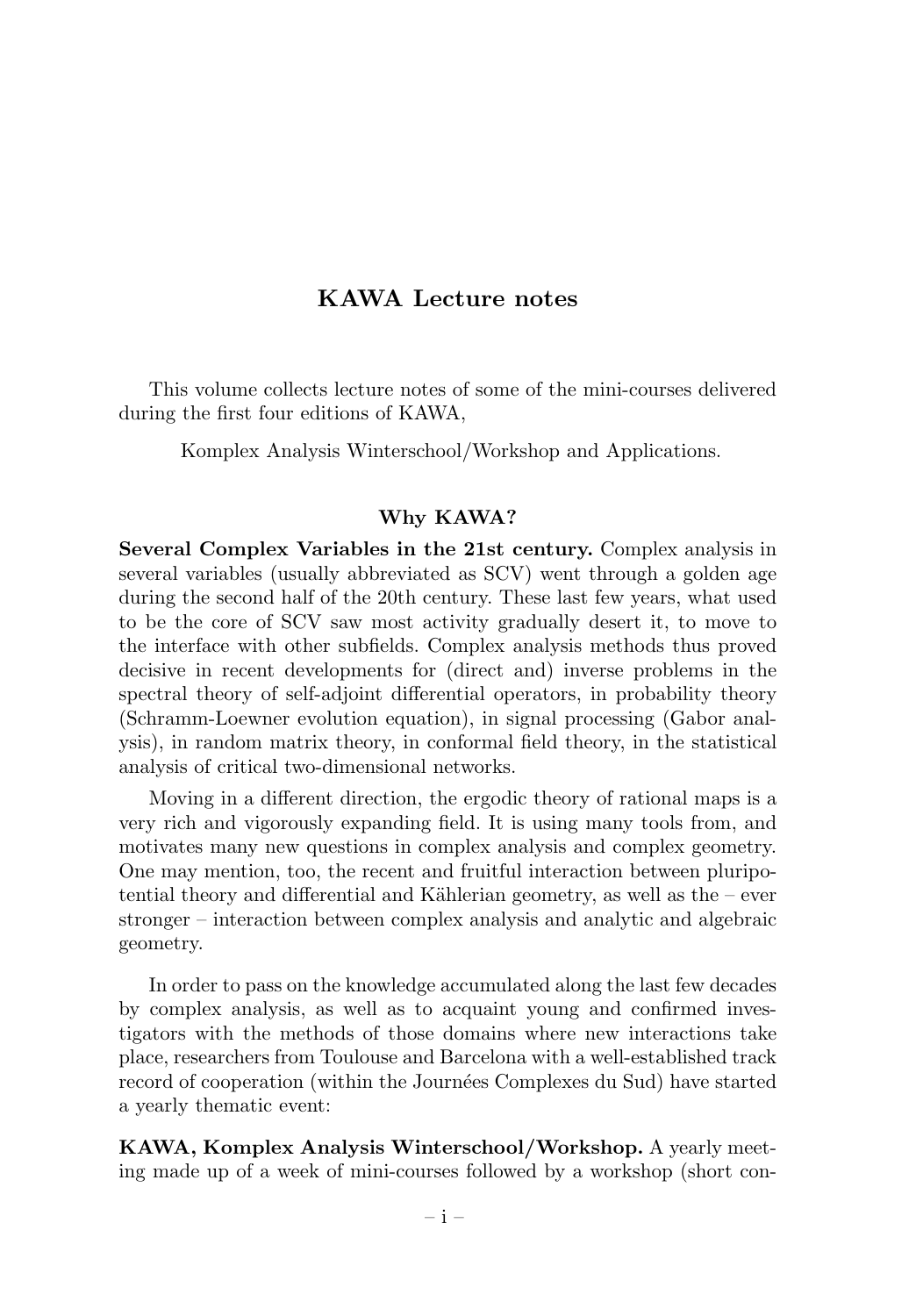### Introduction

ference) with a stable location. The mini-courses being held in Toulouse, Marseille or Barcelona, the workshop in the same place or in a neighboring town. A short list of the main topics covered is:

- One and several variable complex dynamics
- Analytic, differential and almost complex geometry
- New developments in function and operator theory
- Pluripotential theory and applications

This project is meant to last. Once in a while, a larger conference, of European scope, will be planned (the first of those will take place in 2014 at CIRM, in Marseille).

**Organizing committee.** The organizers of these first editions were

- Vincent GUEDJ, Université Paul Sabatier (FRANCE),
- Jordi MARZO<sup>1</sup>, Universitat de Barcelona (ESPAGNE),
- Joaquim ORTEGA-CERDÀ, Universitat de Barcelona (ESPAGNE),
- Pascal THOMAS, Université Paul Sabatier (FRANCE),

Scientific committee. The scientific committee of KAWA consisted of:

- Bo BERNDTSSON, University of Gothenburg (SWEDEN);
- Jean-Pierre DEMAILLY, Université J. Fourier (FRANCE);
- Julien DUVAL, Université Paris 11 (FRANCE);
- Franc FORSTNERIC, Ljubljana University (SLOVENIA);
- Laszlo LEMPERT, Purdue University (USA).

# Courses

This volume consists of sets of lecture notes of those courses given at KAWA which were not already the object of a published article or survey. Here follows a list of all the courses delivered (five hours each):

# KAWA 1. [Toulouse & Albi, 25-29.01.2010]

1. Sébastien BOUCKSOM (Université Paris 7, France): Transfinite diameter and equilibrium measures on complex manifolds. See Berman, R., Boucksom, S., Witt Nyström, D., Fekete points and convergence towards equilibrium measures on complex manifolds, Acta Math. 207 (2011), no. 1, 1–27.

<sup>(1)</sup> Starting with KAWA 3.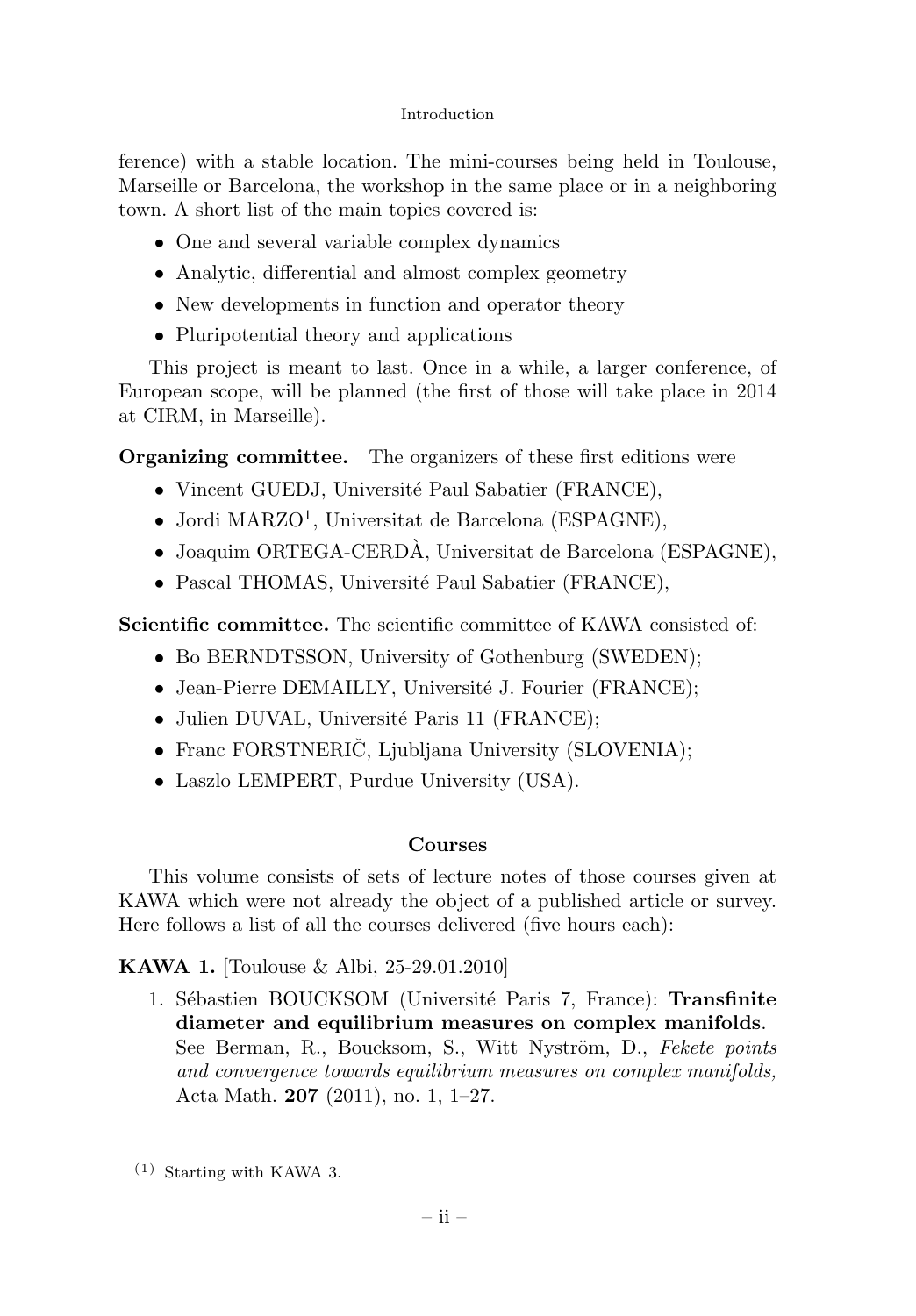### Introduction

- 2. Misha LYUBICH (Stony Brook University, USA): Lee-Yang zeros and 2D rational dynamics. See http://www.math.sunysb.edu/∼mlyubich/papers/index.html
- 3. Alexandre SUKHOV (Université de Lille, France): Complex methods in symplectic topology.
- 4. Dror VAROLIN (Stony Brook University, USA): Bergman Kernels in Complex Analytic Geometry. See http://arxiv.org/abs/math/0511225

# KAWA 2. [CIRM, 31.01-05.02.2011]

- 1. Bo BERNDTSSON (CTH, Sweden): Kähler Geometry and convexity.
- 2. Charles FAVRE (Ecole Polytechnique, France):

# The Cremona group.

See : Favre, C., Le groupe de Cremona et ses sous-groupes de type  $fini$ , Séminaire Bourbaki. Astérisque 332 (2010), Exp. 998, 11-43.

3. Kristian SEIP (NTNU, Trondheim, Norway): Hardy spaces of Dirichlet series and function theory on polydiscs See http://arxiv.org/abs/1206.2815

KAWA 3. [Barcelona, 30.01-04.02.2012]

- 1. Romain DUJARDIN (Ecole Polytechnique, France). Parameter spaces of holomorphic dynamical systems. See Dujardin, R. Bifurcation currents and equidistribution in parameter space. To appear in Frontiers in complex dynamics (celebrating John Milnor's 80th birthday).
- 2. Steve ZELDITCH (Northwestern University, USA). Planck's constant in stochastic complex geometry. See http://euclides.imub.ub.es/kawa12/papers/Zelditch.pdf
- 3. Ahmed ZERIAHI (IMT, France). A viscosity approach to degenerate complex Monge-Ampère equations.

KAWA 4. [Toulouse & Albi, 21-27.01.2013]

1. Kari ASTALA (Helsinki University, Finland), Holomorphic deformations in calculus of variations and geometry.

See Astala, K., Iwaniec, T., Prause, I., Saksman, E., Burkholder integrals, Morrey's problem and quasiconformal mappings, J. Amer. Math. Soc. **25** (2012), no. 2, 507-531.